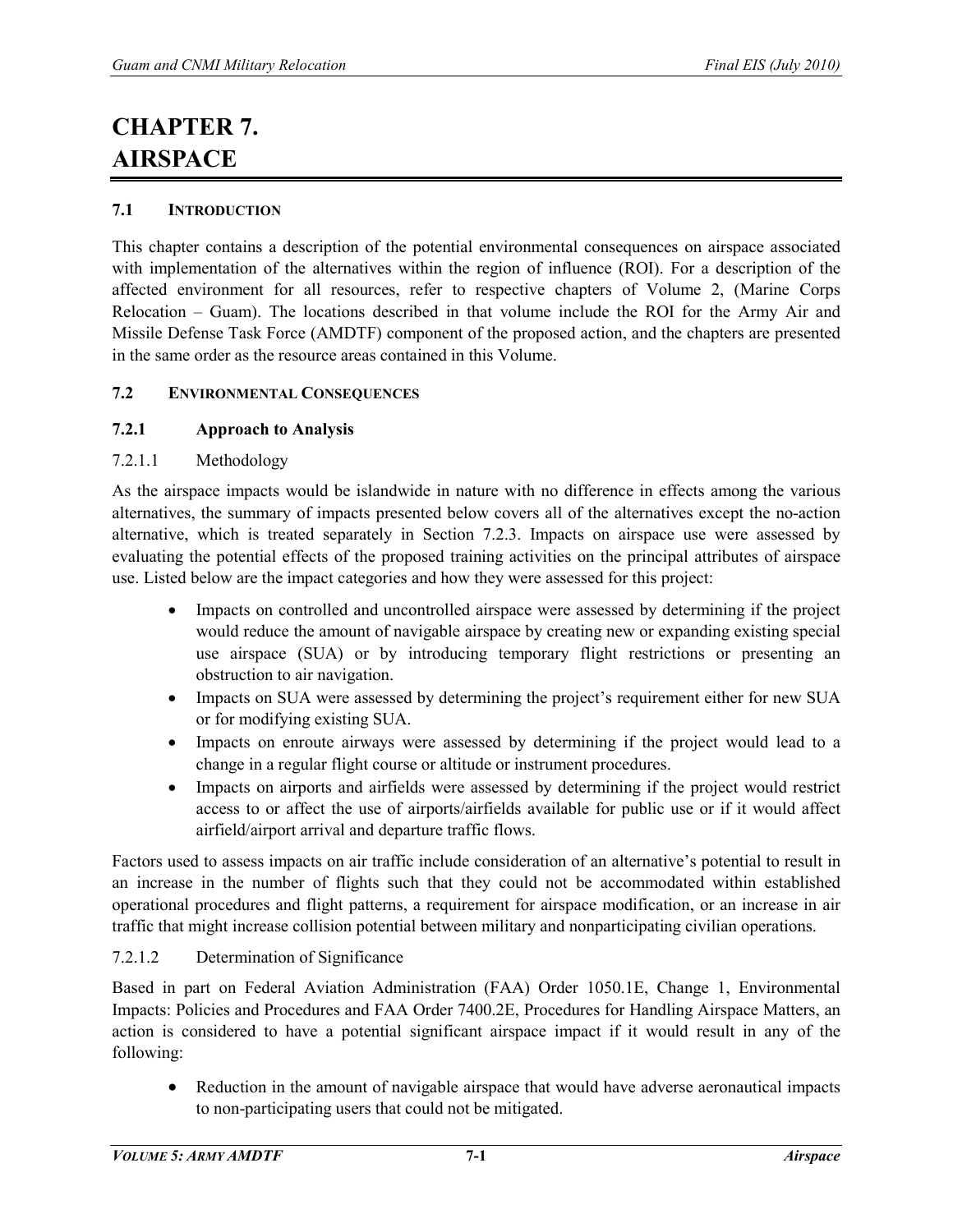- Creation of an obstruction to air navigation.
- Assignment of new SUA (including Controlled Firing Areas, Restricted Areas, Warning Areas, and/or Military Operations Areas) or require the modification of existing SUA that would have adverse aeronautical impacts that could not be mitigated.
- Change to an existing or planned Instrument Flight Rule (IFR), minimum flight altitude, a published or special instrument procedure, or an IFR departure procedure or require a visual flight rule operation to change from a regular flight course or altitude.
- Reduction in public health and safety due to a change in aviation safety risk.
- Restricted access to or effects on the use of airports and airfields available for public use.
- Change to commercial or private airfield or airport arrival and departure traffic flows.

## 7.2.1.3 Issues Identified During Public Scoping Process

As part of the analysis, concerns related to Airspace that were mentioned by the public, including regulatory stakeholders, during the public scoping meetings were addressed. These concerns include potential impacts to commercial aircraft using Guam International Airport (GIA).

## **7.2.2 Proposed Action**

This description of environmental consequences addresses all components of the proposed actions for the Army AMDTF. This includes the headquarters/housing component and the munitions storage component, each of which has three alternatives. The weapons emplacement component has four alternatives. Detailed information on the weapons emplacements is contained in a Classified Appendix (Appendix L).

The SUA includes all components of the proposed action, and would be the same for all the alternatives. The SUA would consist of a proposed restricted area to accommodate hazards associated with Terminal High Altitude Area Defense (THAAD) radar operations. The proposed SUA (Restricted Area R-7205) would be located along and off the northwest coast of Guam. The THAAD radar radio frequency hazard area for military aircraft with electro-explosive devices would exist from the radar out to 3.4 miles (mi) (5.5 kilometers [km]) from the radar, 65 degrees to the left and right of the main radar bore site and 90 degrees straight up. A THAAD radar radio frequency hazard area for civilian aircraft would exist from the radar out to 1.5 mi (2.4 km) from the radar, 65 degrees to the left and right of the main radar bore site and 90 degrees straight up. A personnel hazard would exist for 328 feet (ft) (100 meters [m]) on level ground in front of the radar and for elevations 5 degrees above the radar elevation out to 2.2 mi (3.6 km). For distances from the radar between 328 ft (100 m) and 2.2 mi (3.6 km), if the difference in elevation between the radar and the terrain (or a tower or building in an urban environment) divided by the distance from the radar is greater than 0.0875, then an uncontrolled personnel hazard would exist. Planned preventive maintenance would require a minimum continuous period of operation for 45 minutes daily Monday through Friday. Training and certification periods would be processed to the FAA for approval to utilize the pre-approved R-7205 airspace. There would be no restrictions to off-base ground activities (e.g. use of public roadways) during these preventive maintenance operations.

The proposed restricted area would not impact GIA. The proposed Restricted Area-THAAD would be from the Surface up to Flight Level 22,000 ft mean sea level (MSL) (FL220) (4.2 mi [6.7 km]) and would be activated from 0800-2200L (i.e., from 8:00 a.m. until 10:00 p.m. local time), Monday – Friday; 7:00- 6:00, Saturday and Sunday; other times by Notice to Airmen (NOTAM.).

Under the proposed action there would be no change to enroute airways or IFR procedures. There would also be no restrictions on access to and no effect on the use of civilian airports or airfields available for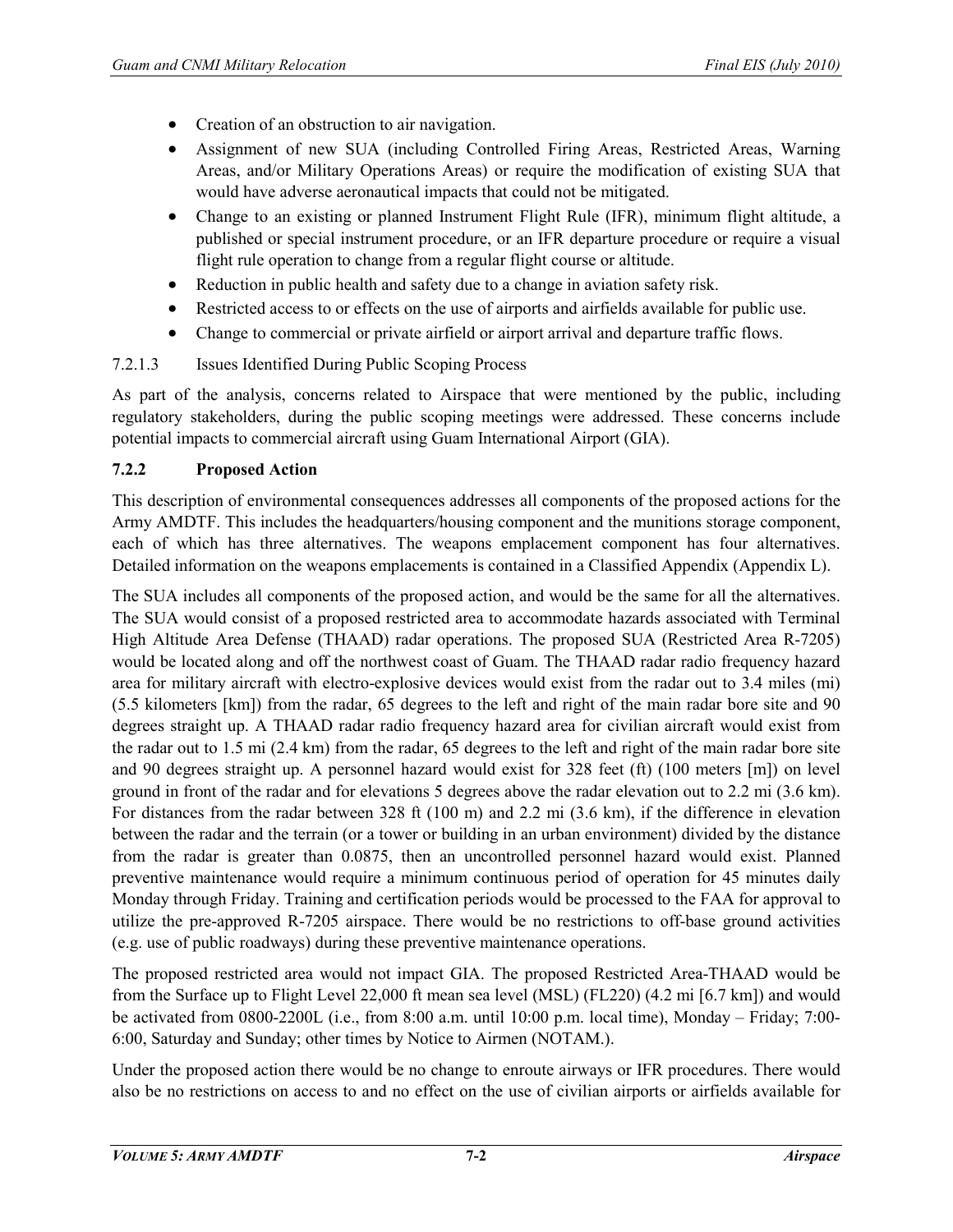public use. Class D airspace (a form of controlled airspace at airports) surrounding Andersen Air Force Base (AFB) would fall partially within the existing Class D airspace surrounding Andersen AFB. Current Class D airspace would be re-designed to exclude the proposed SUA. This would not cause any direct adverse impacts on general aviation air traffic flying out of GIA. Operations would continue to be subject to air traffic control clearances and instructions. Hazardous air training activities are communicated to commercial airlines and general aviation by NOTAMs, published by the FAA.

There would be no additional impacts on the FAA's capabilities, no expected decrease in aviation safety, and no adverse effect on commercial or general aviation activities. No significant impacts are anticipated. Arrival and departures for Andersen AFB would be impacted, but changes and coordination of proposed SUA use with Andersen AFB Arrival and Departure Control would limit impacts. Therefore, impacts to airspace would be less than significant.

## **7.2.3 No-Action Alternative**

Under the no-action alternative, no SUA or restricted airspace associated with the Army AMDTF would occur. Therefore, no airspace impacts would result from the no-action alternative.

### **7.2.4 Summary of Impacts**

Tables 7.2-1 summarize the potential impacts of the proposed action to airspace islandwide. A text summary is provided below.

| $1400 \times 1211$                                                                                                  |
|---------------------------------------------------------------------------------------------------------------------|
| All Alternatives                                                                                                    |
| <b>Construction</b>                                                                                                 |
| NI                                                                                                                  |
| No impacts to airspace from construction.                                                                           |
| Operation                                                                                                           |
| <b>LSI</b>                                                                                                          |
| No change to enroute airways or IFR procedures.                                                                     |
| No restrictions on access to and no effect on the use of civilian airports or airfields available for public use.   |
| No direct adverse impacts on general aviation air traffic flying out of GIA.                                        |
| $\bullet$ No additional impacts on the $FAA$ 's capabilities no expected decrease in aviation safety and no adverse |

#### **Table 7.2-1. Summary of Army AMDTF Impacts**

- litional impacts on the FAA's capabilities, no expected decrease in aviation safety, and no adverse effect on commercial or general aviation activities.
- Impact on air traffic to and from Andersen AFB would be limited with coordination.

*Legend:* NI = No impact; LSI = Less than significant impact

None of the weapons emplacement alternatives would have significant impacts on airspace. Alternatives 1, 2, 3, and 4, would establish SUA for THAAD training. A new SUA would be necessary to accommodate THAAD training. Current Class D airspace would be re-designed to exclude the proposed SUA, but this would not require any changes to existing arrival and departures from GIA. There are no existing enroute low-altitude airways that might be potentially affected. No IFR procedures would need to change. Well-established and understood aviation procedures and rules governing flight operations in both controlled and uncontrolled navigable airspace and SUA make future adverse impacts on public health and safety extremely unlikely. Aircrews for military participants and non-participating aircraft would be responsible for using "see and avoid" techniques to evade hazards. Through use of existing aviation rules and procedures, the impact of this airspace action on air traffic control and airspace users is anticipated to be less than significant.